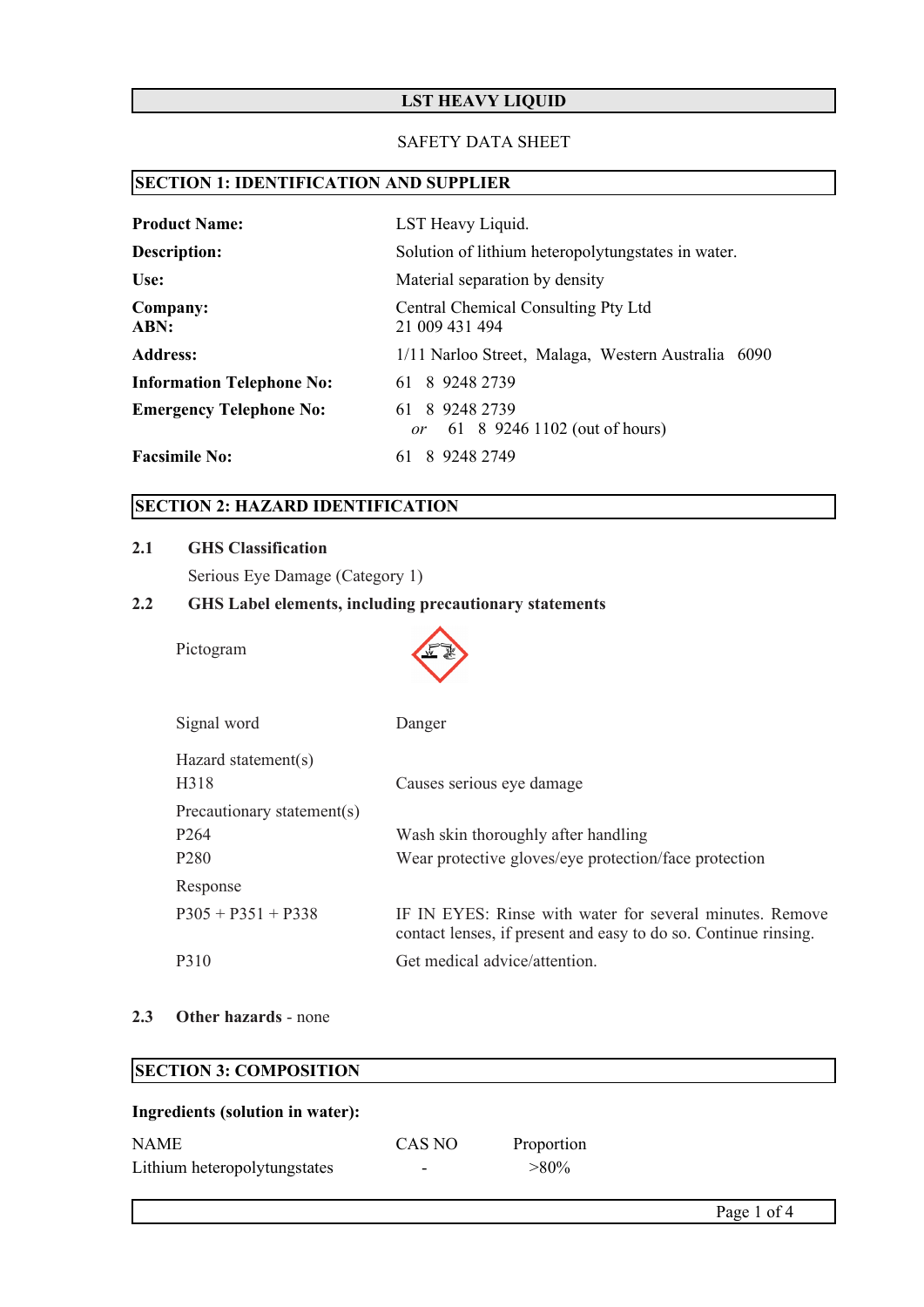## **LST HEAVY LIQUID**

#### **SECTION 4: FIRST AID MEASURES**

**Ingestion:** If swallowed and feeling unwell contact Doctor or Poisons Information Centre.

**Eye:** If in eye rinse out with running water for at least 15 minutes. Contact a doctor immediately.

**Skin:** If on skin wash off immediately with water.

**Advice to Doctor:** Treat Symptomatically.

## **SECTION 5: FIRE FIGHTING MEASURES**

**Fire Hazard:** Not a fire hazard. Does not burn.

**Explosion Hazard:** Not an explosion hazard.

## **SECTION 6: ACCIDENTAL RELEASE MEASURES**

**Spills and Disposal:** If spilled do not allow substance to enter waterways. If liquid, dike area and absorb with inert material such as sawdust. Dispose of in accordance with Federal, regional and local requirements.

## **SECTION 7: HANDLING AND STORAGE**

**Handling:** For laboratory use only. Observe good laboratory practice. Wear safety glasses. Wear rubber gloves if skin contact is possible.

**Storage:** The material is not a dangerous good. The material may have slight oxidising characteristics. Store in plastic containers out of direct sunlight.

#### **SECTION 8: EXPOSURE CONTROL/PERSONAL PROTECTION**

**Engineering Controls:**

#### **Personal Protection:**

*Skin:* Impermeable rubber, vinyl or nitrile gloves should be worn when handling the material.

*Eyes:* Safety glasses/goggles must be worn when handling LST Heavy Liquid or its solids.

*Respiratory:* Not likely to be a route of exposure. Immediately clean up spills to prevent accumulation of dust from dried LST Heavy Liquid.

*Ingestion:* Do not allow eating, drinking or smoking in areas where LST Heavy Liquid is to be stored or used.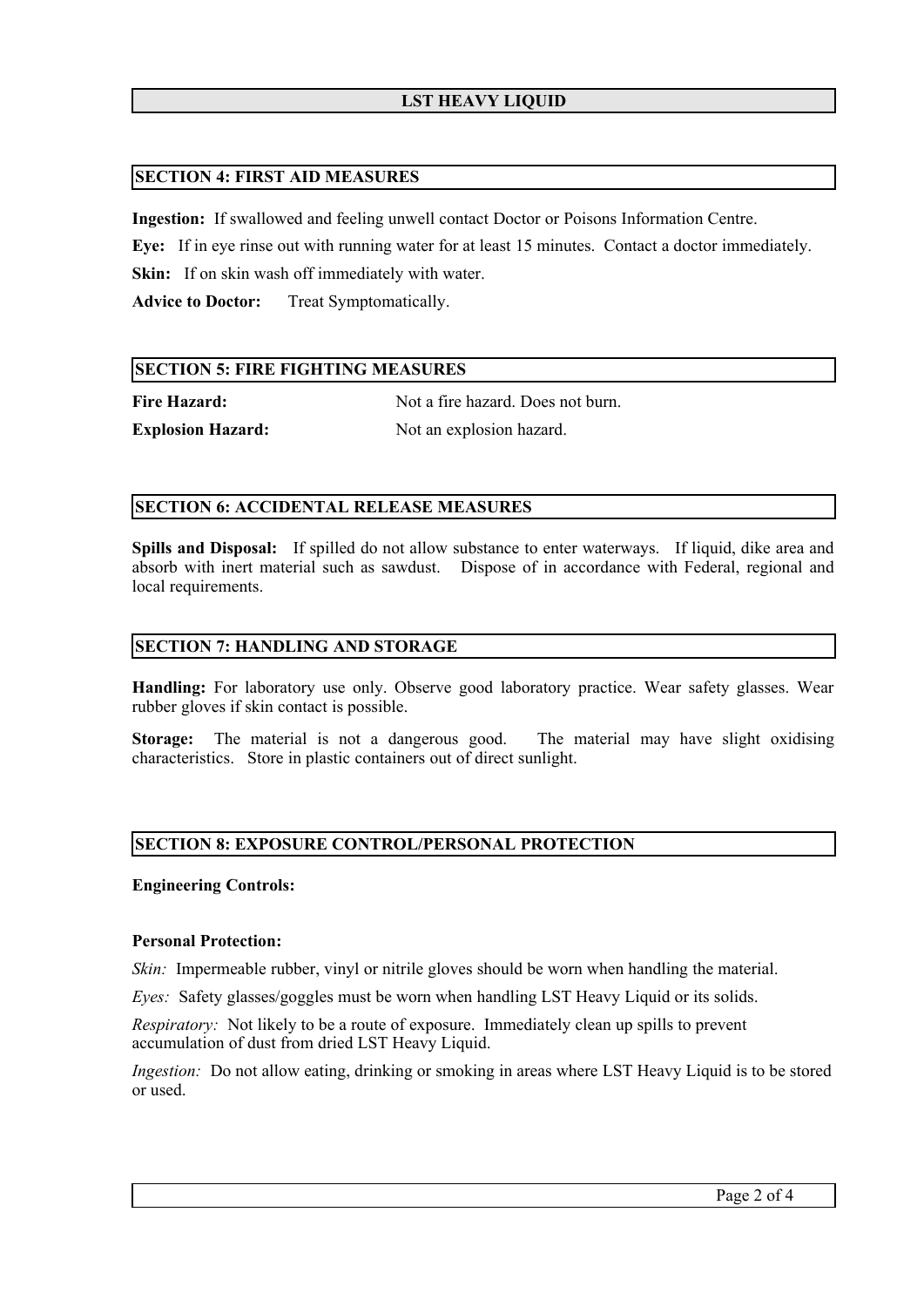## **SECTION 9: PHYSICAL AND CHEMICAL PROPERTIES**

| <b>Physical state</b>                         | Liquid                   |
|-----------------------------------------------|--------------------------|
| Color                                         | Clear to pale yellow     |
| Odor                                          | Odourless                |
| <b>Freezing Point</b>                         | Not applicable           |
| <b>Boiling Point</b>                          | $105^{\circ}$ C          |
| <b>Flammability</b>                           | Not flammable            |
| <b>Upper/lower flammability</b>               | Not applicable           |
| <b>Flash Point</b>                            | Not flammable            |
| <b>Auto-ignition Temperature</b>              | Not flammable            |
| <b>Decomposition Temperature</b>              | No information available |
| <b>Evaporation Rate</b>                       | No information available |
| рH                                            | 4                        |
| <b>Kinematic Viscosity</b>                    | $3.7$ mm <sup>2</sup> /s |
| <b>Dynamic viscosity</b>                      | $10$ mPa/s               |
| Solubility in water                           | Miscible                 |
| <b>Partition coefficient: n-octanol/water</b> | No information available |
| <b>Vapor Pressure</b>                         | No information available |
| <b>Specific Gravity</b>                       | 2.85                     |
| Vapor Density ( $Air = 1$ )                   | No information available |
| <b>Particle characteristics</b>               | Not applicable           |

#### **SECTION 10: STABILITY AND REACTIVITY**

**Reactivity:** Can turn dark blue in contact with reducing agents such as metals **Chemical Stability:** Stable under normal conditions.

# **SECTION 11: TOXICOLOGICAL INFORMATION**

Acute Oral LD 50 (rat) > 2 000 mg/kg Acute dermal (rat) > 2 000 mg/kg Non-irritant to skin (Rabbit) Non skin-sensitiser (Guinea Pig) Non mutagenic in Salmonella typhimurium Not clastogenic in Mouse Micronucleus Assay